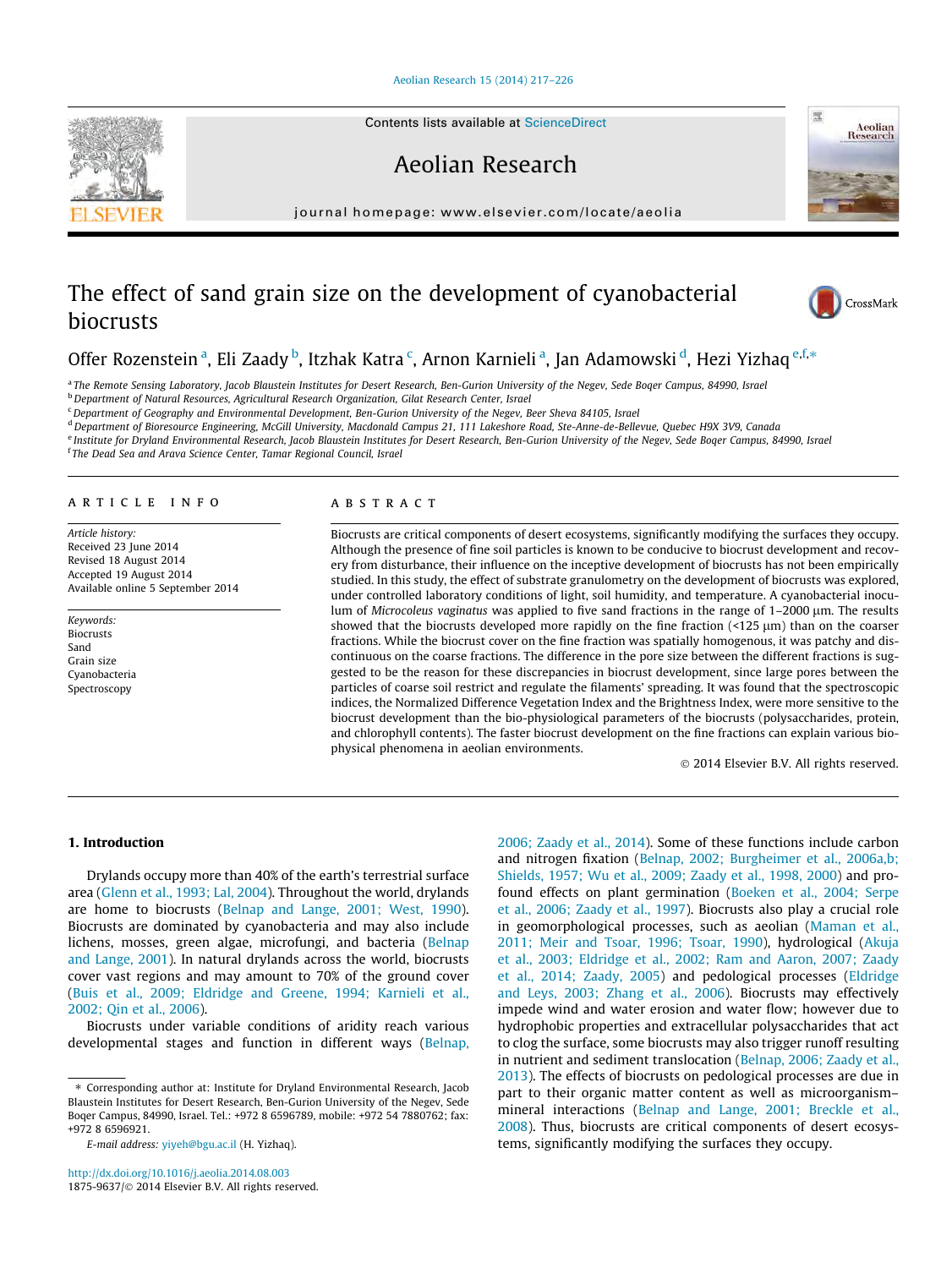Biocrusts are essentially composed of photoautotrophic organisms and soil granules. The composition of their photoautotrophic community is dynamic and associated with a successional process. Initially, the aggregation of soil granules is performed by metabolic extracts secreted by cyanobacteria and green algae, forms the hard crust layer. This mucilage layer allows better water retention in the soil over time by reducing evaporation and desiccation [\(Zaady](#page-9-0) [et al., 2014](#page-9-0)). Cyanobacteria, the most common element in the desert's microphytic community, are a primary producer. Their dominance as a primary colonizer in desert areas stems from their extraordinary ability to disperse through dust and runoff water, colonizing new and disturbed areas, and then binding with soil particles to produce wind resistant surfaces. As a result of their endurance for low water potential [\(Brock, 1975\)](#page-8-0), high temperature ([Buzer et al., 1985](#page-8-0)), and radiation ([Levy and Steinberger, 1986\)](#page-8-0), the colonization, establishment and domination of cyanobacteria on the soil surface can occur rapidly and may take only a few weeks. The soil stabilization process begins when the initial crust is generally formed by filamentous cyanobacteria of the Microcoleus genera ([Campbell et al., 1989](#page-8-0)). Other filamentous cyanobacteria such as Phormidium spp., Oscillatoria spp., may also appear and colonize the soil surface ([Belnap, 2001; Zaady et al., 2010](#page-8-0)). Following soil stabilization, nitrogen-fixating cyanobacteria, such as Calothrix spp. and Nostoc spp., are established and enrich the soil with nutrients [\(Rychert and Skujins, 1974](#page-9-0)). As the successional process continues, green algae appear, followed by mosses. The latter further contribute to soil stabilization since moss rhizoids penetrate into the soil and act as a skeleton, compacting the cyanobacterial crust into the soil ([Zaady, 1999](#page-9-0)). Lichens appear later as they require an established biocrust in order to develop [\(Belnap and Lange, 2001\)](#page-8-0).

Previous studies have found links between soil texture and biocrusts [\(Danin, 1996; Williams et al., 2013\)](#page-8-0). Topsoil texture changes with biocrust succession; as the biocrusts become more mature, they contain higher proportions of fine grained particles [\(Kidron,](#page-8-0) [2014; Ram and Aaron, 2007\)](#page-8-0). A significant positive correlation was found between organic matter in biocrusts and the proportion of silt and clay ([Danin, 1996](#page-8-0)). Further, [Danin \(1996\)](#page-8-0) suggested a positive feedback between the biocrusts and the amount of fine particles. In addition, biocrusts are known to trap airborne dust ([Danin and Ganor, 1991; Pietrasiak et al., 2014; Williams et al.,](#page-8-0) [2012; Zaady and Offer, 2010](#page-8-0)). Indeed, it is this trait that was suggested to be an essential component in the formation of loess soil since biocrusts aggregate deposited dust particles into their structure and keep these particles from being eroded by water and wind (Svirc̆ev et al., 2013). The process of enriching the topsoil with fine particles reinforces the development of biocrusts by increasing their water-holding capacity and by providing necessary mineral nutrients. Dust incorporation into the biocrusts increases the growth of cyanobacteria and strengthens the cohesion of biocrusts ([Hu et al., 2002](#page-8-0)). Moreover, biocrusts cover a larger portion of the surface when the soil contains finer particles, and it was observed that at least 4–5% of clay and silt is required to support a measurable microphytic crust [\(West, 1990](#page-9-0)). Accordingly, cyanobacterial biocrusts are abundant on soils with fine sand and negligible rocks ([Williams et al., 2013\)](#page-9-0). With the succession of biocrust underway and later the establishment of mosses and lichens, biocrusts increase dust capture to form biologically mediated vesicular horizons that are finer textured than the underlying fine sands ([Williams et al., 2012, 2013](#page-9-0)). Thus throughout the biocrust succession, texture, microstructures, and the potential to capture dust change with developments in biocrust composition and morphology [\(Felde et al., 2014; Williams et al., 2012, 2013\)](#page-8-0). Following a disturbance, biocrust recovery is more rapid in fine-textured soils that form physical crusts than in coarse-textured soils that do not form physical crusts, when climate and disturbance characteristics are otherwise similar ([Belnap and Eldridge, 2001](#page-8-0)). As a result, clay, silt, and fine sand particles are recognized for their importance for biocrust establishment, development, and recovery. Yet, little research has experimentally examined the impact of the soil grain size on the establishment of initial biocrusts on bare soil. Filling this knowledge gap is crucial to understanding the process of biocrust formation. Hence, the primary aim of the current investigation is to explore how the sand-grain-size distribution affects the ability of biocrusts to establish themselves. Specifically, the objective is to compare the rate and dispersal patterns of inceptive cyanobacterial biocrusts on different grain-size fractions.

## 2. Materials and methods

## 2.1. Characterization of the sand substrate

Sand was collected from Wadi Kasuy sand dunes in the southern Negev Desert in Israel (29 $\degree$  59' 14" N; 34 $\degree$  59' 25" E). The sand composition in this area was previously described as 60% calcite and 35% quartz ([Yizhaq et al., 2012\)](#page-9-0). Its grain-size distribution is polymodal with many coarse grains. The collected material was sterilized in an autoclave and sieved into five grain-size fractions following the classification of sand sizes from the U.S. Department of Agriculture (USDA):  $\langle$ 125 µm (very fine sand), 125–250 µm (fine sand),  $250-500 \mu m$  (medium sand),  $500-1000 \mu m$  (coarse sand), and  $1000-2000 \mu m$  (very coarse sand) [\(Buol et al., 2011\)](#page-8-0). A grainsize distribution analysis was performed using the laser diffraction technique (ANALYSETTE 22 MicroTec Plus) that measures particles in the range of  $0.08-2000$  µm. The mineral composition of the sand in each fraction was determined by phase analysis using the X-ray Powder Diffraction (XRPD) method. The data were collected on a Philips 1050/70 powder diffractometer, with a graphite monochromator on a diffracted beam providing CuK  $\alpha$  radiation (=1.541 Å) and operating at  $v = 40$  kV,  $I = 30$  mA. Phase identification was performed by using the Bede ZDS computer search/match program coupled with the International Centre for Diffraction Data (ICDD) Powder Diffraction File database. The amount of definite phase concentrations of the crystalline components was estimated by using the Relative Intensities Ratio (RIR) method following [Hubbard and Snyder \(1988\)](#page-8-0) with a determination accuracy of 10%.

## 2.2. Controlled experiment

The experiment and all measurements described below were conducted at laboratory of the Agricultural Research Organization (ARO), Gilat Research Center, Israel. A total of 32 samples were prepared for each size fraction of the sand. Each sample consisted of 80 g of sieved sand on filter paper in a sterile Petri-dish (90 mm in diameter) with five 1-mm drainage holes at the bottom. The inoculant of the filamentous cyanobacteria (Microcoleus vaginatus) was isolated from the sand dunes of the northern Negev Desert, and the Accession number of the 16S rRNA gene sequence was EF667962 [\(Zaady et al., 2010\)](#page-9-0). The cyanobacteria were grown in a synthetic growth medium up to a certain biomass in a bioreactor ([Lan et al., 2014](#page-8-0)). The medium was filtered and dried at 40  $\degree$ C for 48 h. The dry powder of the cyanobacterial fragments was stored at  $4^{\circ}$ C before the experiment took place. One gram of the cyanobacterial powder was suspended in 100 ml of double-distilled water (DDW), and 1 ml of the suspension was sprayed into each Petri-dish. The growth and the incubations began by adding DDW to the soils up to a moisture content equivalent to field  $capacity$  (approximately 22%,  $-30$  kPA) that was maintained during the experiment. The samples were kept in a growth chamber (21  $\degree$ C) with continuous illumination. The samples were covered by punctured lids to prevent rapid desiccation while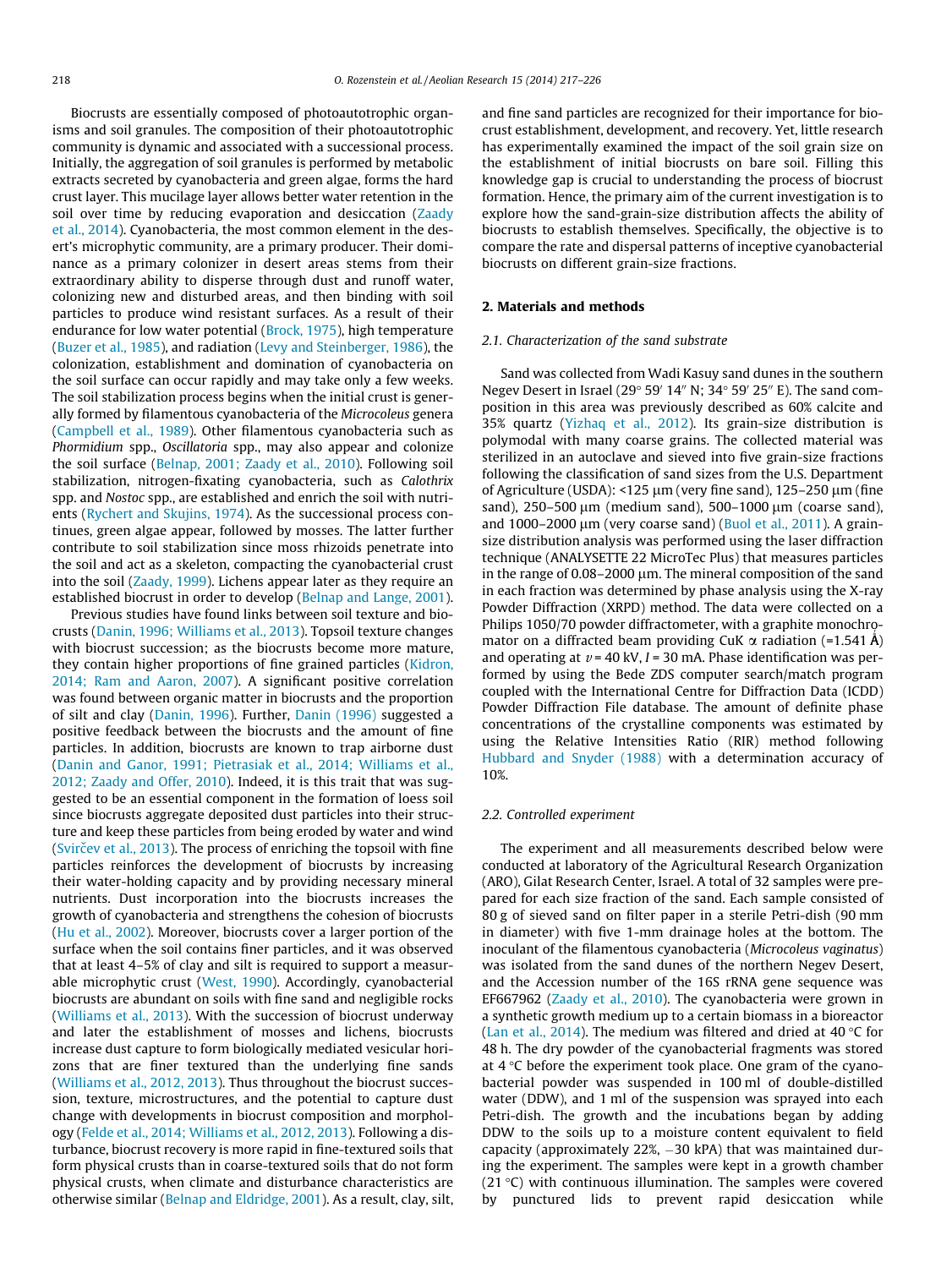<span id="page-2-0"></span>

Fig. 1. Grain-size distribution of the sand samples used in the experiment measured with a High-Resolution Laser Diffractometer. USDA classification of sand sizes: <125  $\mu$ m (very fine sand), 125–250  $\mu$ m (fine sand), 250–500  $\mu$ m (medium sand), 500–1000  $\mu$ m (coarse sand), and 1000–2000  $\mu$ m (very coarse sand).

simultaneously allowing for gas exchange between the samples and the room environment. The experiment continued for 81 days. Throughout this period, the specific time points when the measurements were performed were referred to by the number of days from the onset of the experiment, with day 0 referring to measurements performed prior to the onset of the experiment.

## 2.3. Measuring the level of biocrust development

Based on previous studies (Johansen, [1993; West, 1990\)](#page-8-0), the biocrust development was evaluated via several bio-physiological variables that were previously used to measure biocrust development: chlorophyll, polysaccharides, and protein content [\(Zaady](#page-9-0) [and Bouskila, 2002; Zaady et al., 2014](#page-9-0)). Since these measurement techniques are destructive to the biocrusts, they were combined with non-destructive spectroscopic measurements. As described below, five dishes from each fraction group were removed for destructive measurements after 32 days; the remaining dishes were tested only at the end of the experiment.

#### 2.3.1. Destructive measurements

Chlorophyll (a+b) content was determined by extraction with ethanol and measurement of the extracts by a spectrophotometer (UV–VIS mini-1240 spectrophotometer, Shimadzu, Colombia, MD, USA). Chlorophyll was quantified by its characteristic absorbance wavelengths ([Castle et al., 2011\)](#page-8-0), while polysaccharide content was measured with the UV–VIS mini-1240 spectrophotometer, using an Anthron reagent and sulfuric acid [\(Dische, 1955\)](#page-8-0). Protein content was determined by extraction from the soil using the Lowry method with 0.1 N NaOH [\(Lowry et al., 1951\)](#page-8-0). Upon completion of the experiment, biocrust samples from the different fractions were examined for morphology with a scanning electron microscope (SEM, Quanta 200, FEI). Three magnification levels were used to compare between the different fractions (e.g.  $300 \times$ , 600 $\times$ , 3000 $\times$ ).



Fig. 2. X-ray Powder Diffraction (XRPD) phase patterns and mineral composition analysis of sediment fractions (A)  $1000-2000$   $\mu$ m and (B) <125  $\mu$ m.

#### 2.3.2. Spectral measurements

Samples were measured in controlled laboratory settings using an Analytical Spectral Devices' (ASD) FieldSpec®Pro FR spectrometer (Analytical Spectral Devices Inc., Boulder, CO, USA) with a spectral range of 350–2500 nm in 1-nm intervals. The spectral measurements of the samples took place on days 0, 14, 32, 46, and 81 of the experiment. The samples were irrigated up to saturation about an hour before taking the measurements in order to allow excess water to drain, so that the moisture content of the samples would be at about field capacity during the measurements. This was done in order to standardize the moisture content during the spectral measurements, and to minimize the moisture content changes between measurements. During these measurements, each sample was placed under the spectrometer's  $25^{\circ}$  bare fiber aperture at a distance of 18 cm to permit the a circular

#### Table 1

Statistical parameters and soil fractions calculated from the particle size analysis by the laser diffractometer. Skewness is a measure of the asymmetry of the grain size distribution curve while kurtosis is a measure of whether the curve is peaked or flat relative to a normal distribution.

| Fraction $(\mu m)$                        | 1000-2000                                        | 500-1000                                    | 250–500                                      | $125 - 250$                                | < 125                                           |
|-------------------------------------------|--------------------------------------------------|---------------------------------------------|----------------------------------------------|--------------------------------------------|-------------------------------------------------|
| USDA classification<br>Sample description | Very coarse sand<br>Unimodal very well<br>sorted | Coarse sand<br>Unimodal very well<br>sorted | Medium sand<br>Unimodal moderately<br>sorted | Fine sand<br>Unimodal moderately<br>sorted | Very fine sand<br>Unimodal moderately<br>sorted |
| Mean grain diameter<br>$(\mu m)$          | 1134.3                                           | 1038.2                                      | 521.4                                        | 189.3                                      | 122.0                                           |
| Skewness<br>Kurtosis                      | $-1.331$<br>6.433                                | $-0.623$<br>6.201                           | 0.726<br>3.203                               | $-0.214$<br>3.364                          | $-0.571$<br>3.791                               |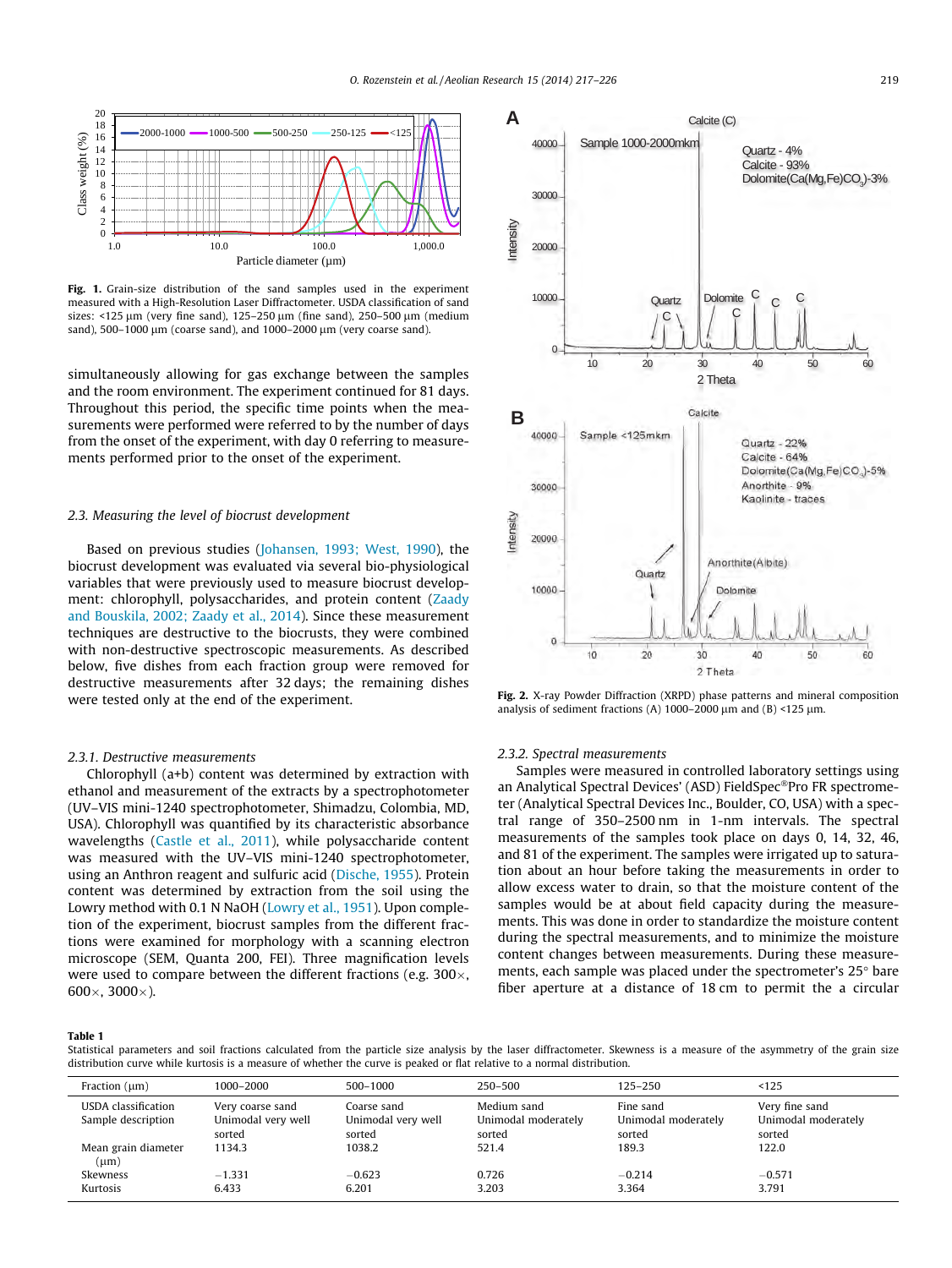<span id="page-3-0"></span>

Fig. 3. Representing samples of each fraction on day 0 (prior to inoculation), day 37, and day 81 (at the end of the experiment).

instantaneous field of view of 8 cm in diameter. The surfaces around the sample were opaque and black, thus absorbing all incident radiance in the relevant spectral range. Samples were illuminated from two opposite directions using dedicated illuminator reflectance lamps. The lamps were designed specifically for accurate indoor diffuse reflectance measurements taken with the ASD spectrometer by producing stable illumination over the 350–2500 nm spectral range. The bidirectional illumination reduced the effects of micro-topography shadowing. To further eliminate bidirectional reflectance distribution function (BRDF) effects<sup>1</sup>, each sample was measured four times, while rotating 90 $^{\circ}$ between each reading [\(Karnieli et al., 1996; Roskin et al., 2012\)](#page-8-0). A white Spectralon panel was measured for reference between measurements. Preprocessing of the spectral data included the correction of a bias caused by offsets between the three internal detectors of the spectrometer ([Hatchell,](#page-8-0) 1999), and the average of the four repeated readings for each sample.

Two spectral indices were calculated for each sample at each point of the measurement series. The Normalized Difference Vegetation Index (NDVI) [\(Tucker, 1979\)](#page-9-0) and the Brightness Index (BI) ([Escadafal and Bacha, 1996](#page-8-0)) were calculated as:

$$
NDVI = \frac{NIR - RED}{NIR + RED}
$$
 (1)

$$
BI = \sqrt{GREEN^2 + RED^2 + NIR^2}
$$
 (2)

where GREEN is the integrated reflectance for 500–600 nm, RED is the integrated reflectance for 650–700 nm for NDVI and 600– 700 nm for BI, and NIR is the integrated reflectance for 800– 900 nm for NDVI and 700–1100 nm for BI.

BI and NDVI were chosen following the findings of [Zaady et al.](#page-9-0) [\(2007\).](#page-9-0) They illustrated that BI can serve as a good indicator for biocrust development during the early stages following a disturbance. They also recognized that NDVI can be a useful indicator only after crusts have become established. The difference between

 $1$  The reflectance of a target is a function of illumination geometry and viewing geometry. The BRDF is wavelength dependent and determined by the structural and optical properties of the surface, such as shadowing, multiple scattering, facet orientation distribution and facet density.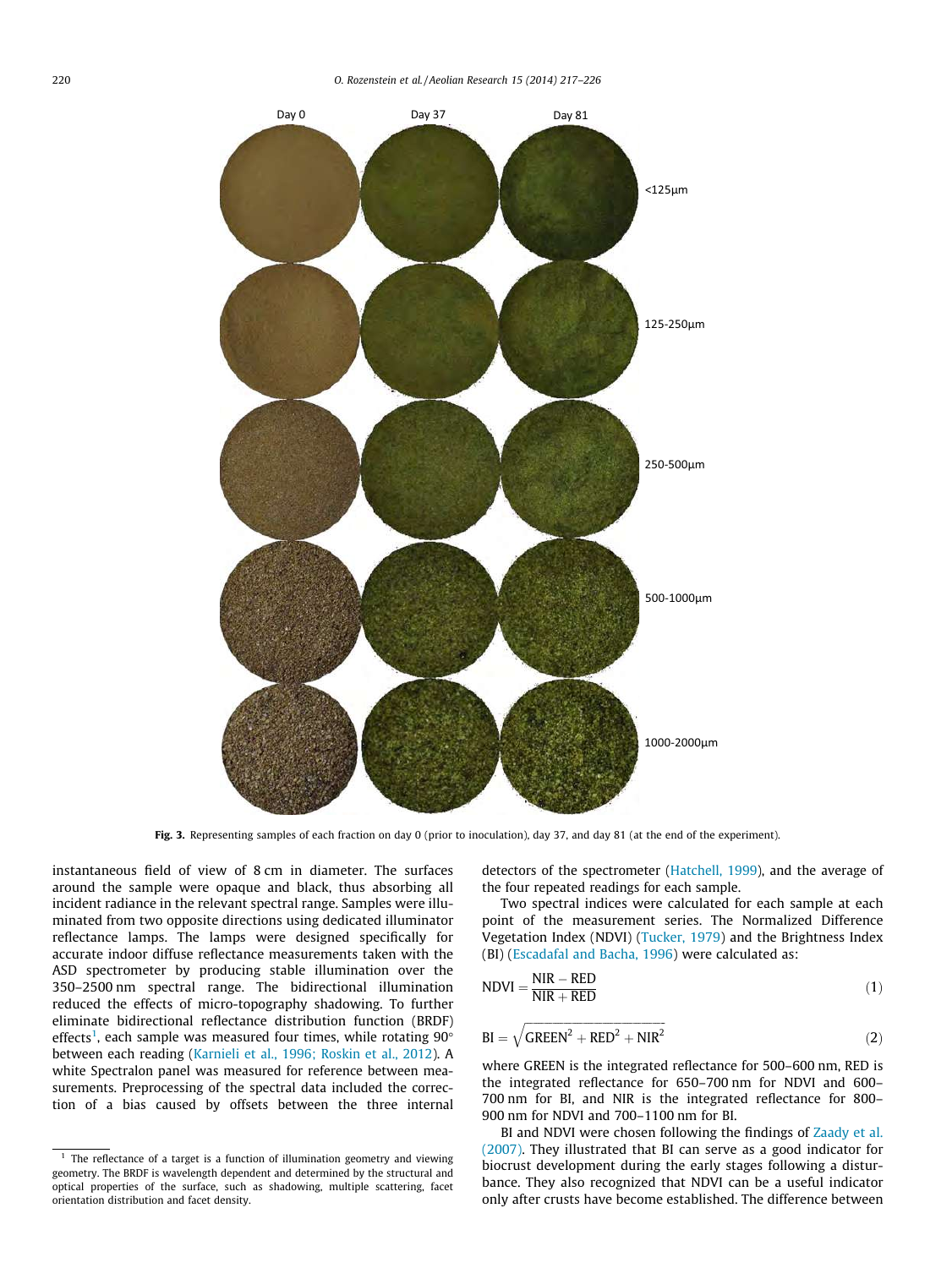the value of each spectral index on day 0 and on every other measurement day was calculated for every sample. This neutralized the influence of mineralogical and grain-size differences between samples from different fractions, since changes to the reflectance spectrum of each sample occurring as a result of possible biocrust development are inferred in relation to the reflectance spectrum at the beginning of the experiment.

## 2.3.3. Statistical analysis

The statistical analysis was performed with STATISTICA software (StatSoft Inc., Version 12, 2013). The average and the standard deviations for each type of measurement were calculated for each of the five fractions. Differences between the average values were assessed using a one-way analysis of variation (ANOVA) test, followed by Tukey's honest significance difference (HSD) post-hoc test. Results were considered significant at  $p \le 0.05$ .

## 3. Results and Discussion

[Fig. 1](#page-2-0) and [Table](#page-2-0) 1 show that the difference between the two coarse fractions is not large ( $D_{50}$  = 1134  $\mu$ m and  $D_{50}$  = 1038  $\mu$ m), indicating that most of the coarse grains in Wadi Kasuy are around  $1000 \mu m$  in diameter. The other fractions are better separated  $(D_{50} = 521, D_{50} = 189,$  and  $D_{50} = 122 \mu m$ ). Note that the dominant range in the finest fraction ( $<$ 125  $\mu$ m) is 50–125  $\mu$ m. Thus, the finest-grained substrates are primarily fine sand grains, and do not represent a significant amount of silt and clay. [Fig. 2](#page-2-0) presents the XRPD phase patterns and mineral composition analysis of the coarsest (A) and finest (B) fractions. The sand was found to be highly carbonatic, with 93% calcite and 3% dolomite in the coarsest fraction and 64% calcite and 5% dolomite in the finest fraction. Furthermore, the sand was relatively poor in silicates, with 4% quartz in the coarsest fraction and 22% quartz and 9% anorthite in the finest fraction.

[Fig. 3](#page-3-0) depicts representative samples of each fraction prior to inoculation (day 0), at day 37 of the experiment, and at the end of the experiment (day 81). During the initial stages of the experiment, the surfaces of the fine sand samples were swiftly and homogeneously covered by inceptive biocrusts. However, on coarse sand, the initial biocrusts presented patchy patterns. In these coarse sand samples, cyanobacteria were first established on single grains and appeared to create a dense green coating on these grains before spreading from them to the nearby grains. This dispersal pattern appeared as patchy green spots that grew throughout the experiment. Fig. 4 demonstrates this state in images of representative samples of the extreme grain-size fractions by the end of the experiment. These patches were still visible after 81 days, under growth conditions, despite the thin biocrust cover of the entire surface, including the spaces between these initial points of origin.

[Fig. 5](#page-5-0) presents the images of the SEM obtained at the end of the experiment, illustrating changes in the cyanobacterial filament distribution and their mode of growth according to the grain-size fraction. While the filaments are relatively thin with a density appearing to be relatively low in the two finer fractions where they form a thin layer, they become dense and create web-like patterns of thick filaments in the two coarsest fractions. The middle fraction shows a transition pattern, containing both thin, low-density filaments, and thicker, denser, web-like patterns likely due to the relatively wider participle size distribution. The middle fraction may also represent a threshold between the two different patterns of the filaments' spatial distribution, namely, a layer and a web-like pattern.

On day 32, no significant differences in the protein levels were found between any of the fractions. However, on day 81, the protein level in the finest fraction was significantly higher than in the other fractions, suggesting that biocrusts developed better on the fine fraction ([Fig. 6](#page-6-0)A). The chlorophyll measurements draw a more complex picture. On day 32, the chlorophyll level in the finest fraction was significantly higher than in the other fractions ([Fig. 6B](#page-6-0)). On day 81, no significant differences in the chlorophyll levels were found between any of the fractions, except for the  $125-250 \mu m$  fraction that had a significantly lower chlorophyll level than the finest fraction. This suggests that biocrust development occurred more rapidly on the finer fraction, but that over time, biocrusts were established on all fractions and chlorophyll levels caught up with those of the finest fraction. Polysaccharide levels did not differ between fractions and did not change



Fig. 4. Close-up on representative samples from the finest fraction (A) and the coarsest fraction (B) at the end of the experiment. Note the relatively homogenous biocrust cover of the finest fraction, compared to the dark patches (marked by white arrows) appearing in the coarsest fraction, where the initial biocrust colonization occurred, and from which it spread to the entire surface of the sample.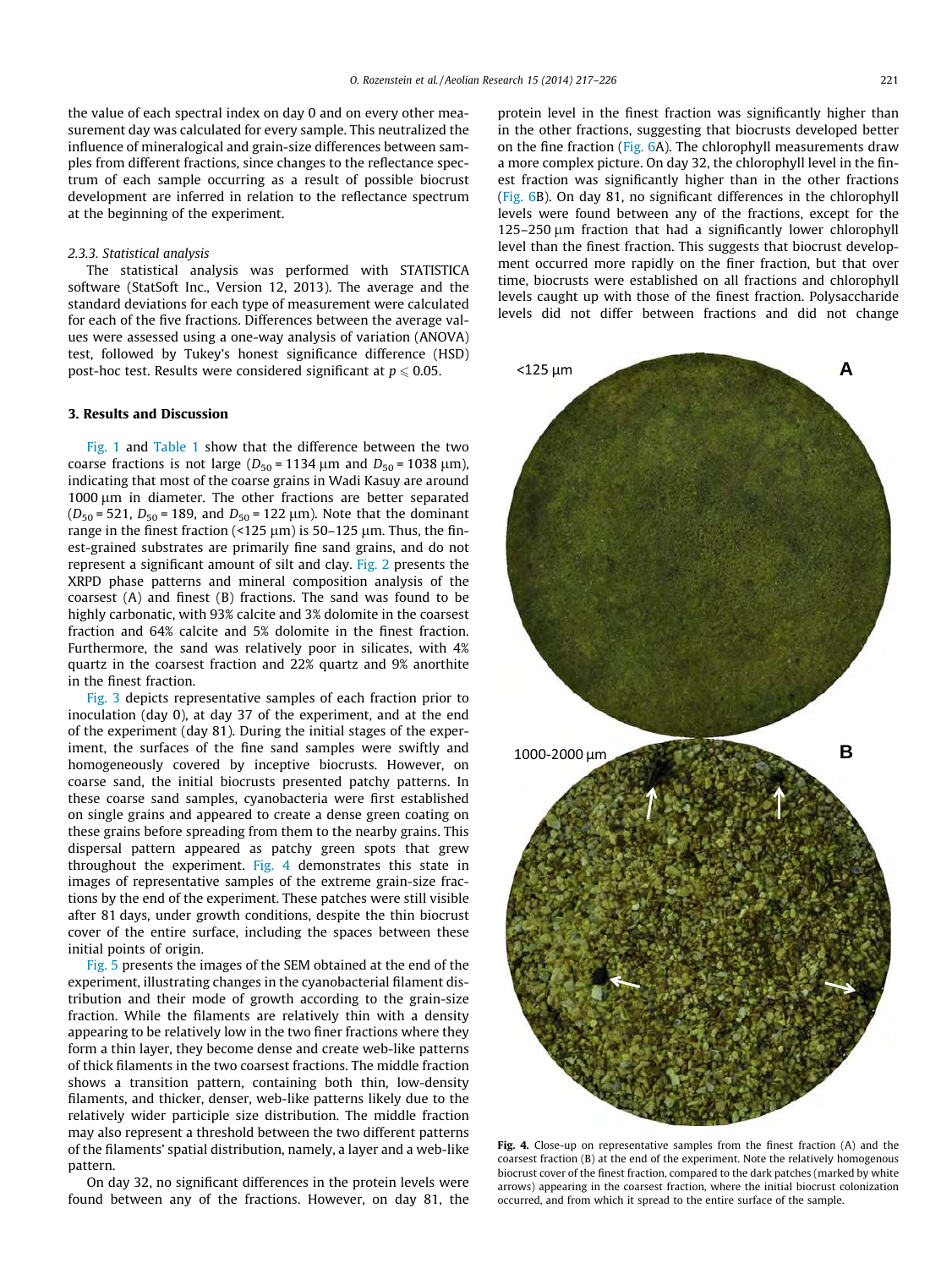<span id="page-5-0"></span>

Fig. 5. SEM images of representative samples from each grain-size fraction taken at the end of the experiment, using three different magnification levels:  $\times 300$  (right),  $\times 600$ (middle),  $\times 3000$  (left).

significantly in any of the fractions between day 32 and day 81, suggesting that most of the polysaccharides were secreted before day 32 in all fractions [\(Fig. 6](#page-6-0)C). Protein, chlorophyll and polysaccharide measurements exhibited much experimental noise, as shown by the large standard deviations [\(Fig. 6\)](#page-6-0). These methods may not be comparatively sensitive enough to the inceptive colonization of biocrusts. Indeed, similar measurements have previously demonstrated rather noisy results, even for more developed biocrusts [\(Zaady et al., 2014, 2007\)](#page-9-0).

[Fig. 7](#page-6-0) presents the results of the reflectance spectroscopy measurements, which are in line with the biocrust development observed by the naked eye as well as the SEM, and are consistent with the expected effect of biocrust development on the reflectance spectra. On day 14, no index showed any significant differences between the fractions, since at this very early stage, biocrusts had yet to form. However, from day 32 onwards, BI showed preferential biocrust growth on the finer fractions as compared to the coarser fractions. As expected, BI decreased with biocrust development, and  $\Delta$ BI indicated a negative increase from the coarser fractions to the finer fractions throughout time. The larger negative increase in  $\Delta$ BI for the finer fractions is in agreement with the observed rapid and homogeneous dispersal of the biocrusts on the fine fractions and the patchy dispersal on the coarser fractions. The NDVI showed significant differences between the finest and coarsest fractions on day 81 only. The fact that BI is more sensitive to biocrust development than NDVI is consistent with the findings of [Zaady et al. \(2007\)](#page-9-0) who showed that BI is a good indicator for biocrust colonization at the early stages, while NDVI is more useful after biocrust establishment.

The current research suggests that under controlled laboratory conditions, biocrust development occurs more rapidly on the finer fraction as demonstrated mainly by the protein and chlorophyll levels, but also by the BI and NDVI. The fraction of 250–500  $\mu$ m acts as a barrier for the spatial spread of cyanobacterial filaments. The biocrust development would typically be affected by the availability of water. Since water infiltration to the deeper layers occurs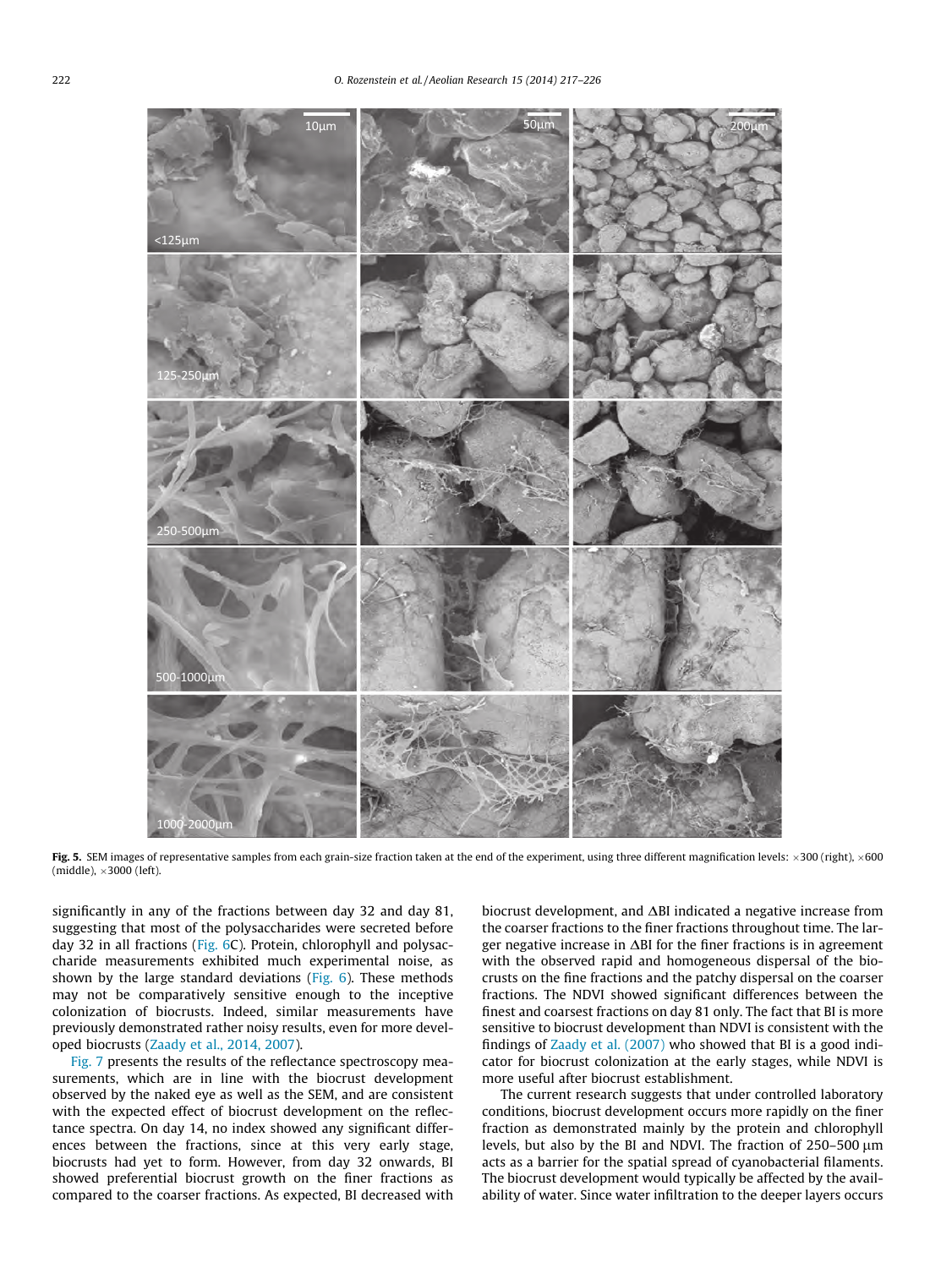

<span id="page-6-0"></span>

Fig. 6. The variability of (A) protein; (B) chlorophyll (a+b); and (C) polysaccharides, of each of the five grain-size fractions, at 32 days into the experiment and at its end. Vertical bars represent ± standard deviations from the means. Values with different letters are significantly different ( $p \le 0.05$ ).

more rapidly when the sand is coarser, this would result in less moisture availability for the biocrusts at surface level. However, throughout the controlled experiment, the samples remained moist, so water was not a limiting growth factor. Based on the described pattern of development on different grain-size fractions, it can be inferred that the dispersal of cyanobacteria through sheath secretion, followed by the expulsion of trichomes, occurs easily on fine particles yet is hindered when the soil grains are coarse. It is suggested that this is due to the large pores between soil particles that inhibit the filaments' spreading. Therefore, it is proposed that filaments must surround the particle of origin before reaching the contact point with a neighboring particle and continuing their growth on it. When fine particles are present, the cavities between the soil particles are smaller; thus, the average distance that the filaments must travel from one particle to the



Fig. 7. The variability of each spectral index, for each of the five grain-size fractions, at four time points (14, 32, 46 and 81 days into the experiment): (A) BI; (B) NDVI. Vertical bars represent means ± standard deviations. Values with different letters are significantly different ( $p \le 0.05$ ).

next is also smaller. The suggested mechanism can explain the difference in the pattern and duration of cyanobacterial dispersal between different grain-size fractions. In addition, it is expected that finer soil grains, with lower hydraulic conductivity and greater ability to retain moisture, will facilitate the development of cyanobacteria. Thus, the greater availability of moisture in fine sand should reinforce this development. While the conditions of this experiment did not allow for testing this hypothesis since the samples were placed in shallow dishes, future work may examine this mechanism by using deeper and wider vessels. Nonetheless, equalizing the moisture conditions was important to accentuate the differences in the mechanical spreading mechanism of filamentous cyanobacteria on different grain-size fractions.

The better development of biocrusts on finer sands has several implications for the stability of sand dunes. Sand dunes are stabilized by vegetation and biocrusts ([Ashkenazy et al., 2012; Breckle](#page-8-0) [et al., 2008; Ravi et al., 2011](#page-8-0)), with biocrusts playing a crucial role. One example of biocrusts' importance in dune stabilization can be found in the northern Negev. During the last 32 years, following Israel's peace agreement with Egypt in 1982 and the closure of the border between the two countries, there has been no grazing in this area, enabling the recovery of the crust [\(Tsoar and](#page-9-0) [Karnieli, 1996; Tsoar, 2008; Yair, 2008](#page-9-0)). Some factors that control the recovery rate of the biocrust include precipitation, the wind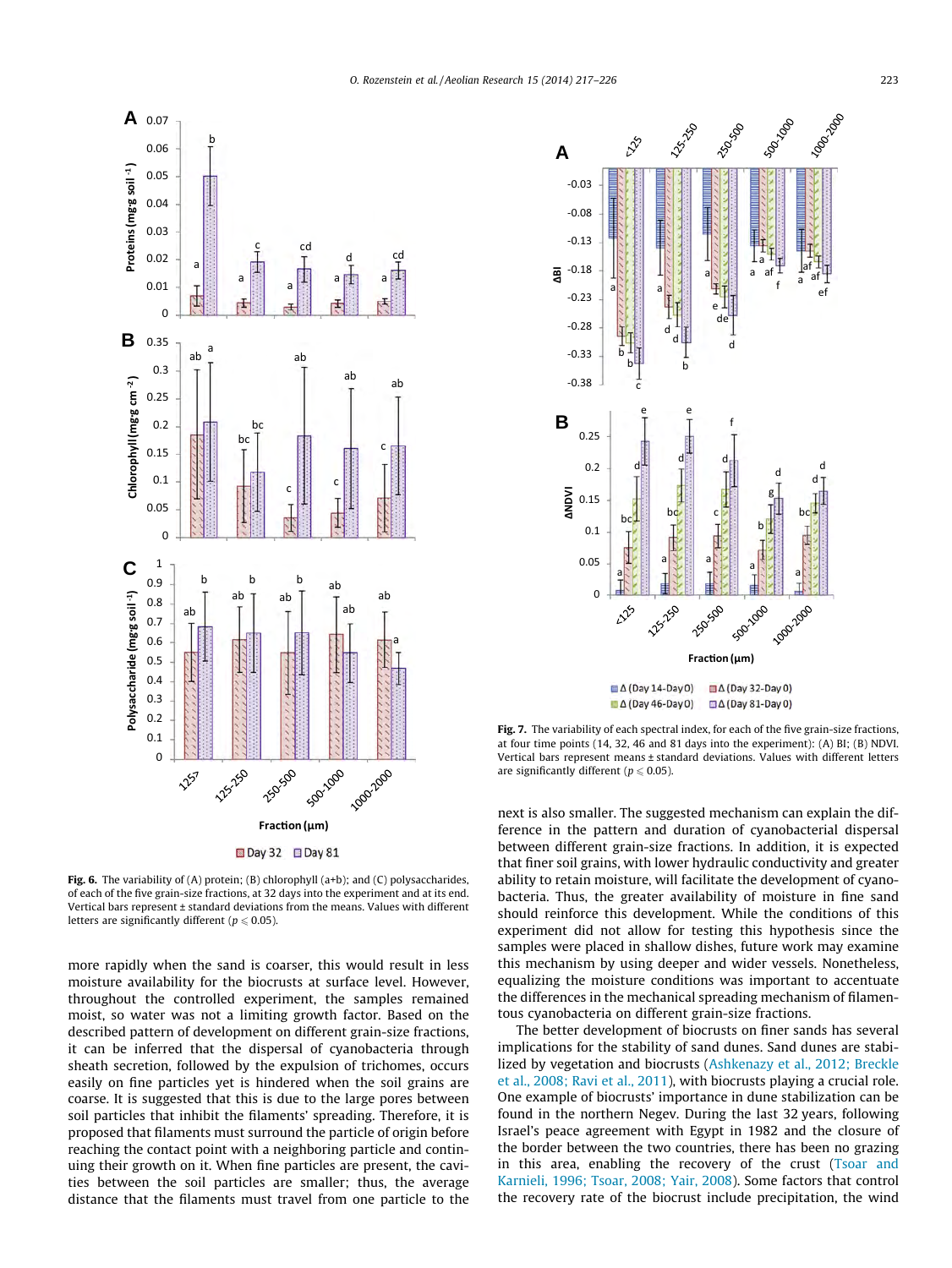

Fig. 8. The percent content of sand, silt, and clay for each treatment at the two sites in the northern Negev dunes. Despite nearly equal precipitation at the two sites, the recovery of the biocrusts in the Northern plot was faster. This can be explained by the larger amount of fine particles in the northern plot (for more details about the experiment, see [Zaady et al., 2014\)](#page-9-0).

drift potential (DP) and the type of disturbance. By 1989, topsoil biocrusts, covering extensive areas at the inter-dune, were observed [\(Yair, 2008\)](#page-9-0). In addition to the disturbance being limited to trampling, the DP<sup>2</sup> at the inter-dunes is very low ( $\sim$ 60 compared to  $\sim$ 320 at the crest upper dune [\(Amir et al., 2014\)](#page-8-0)), allowing for the deposition of fine particles that favor biocrust development. Thus, there is a feedback between the wind intensity and the biocrust development; the low energy wind environment enhances the deposition of fine particles that favors biocrust growth. In turn, biocrust development increases the surface roughness and thus increases the amount of dust and fine particle deposition. Following a disturbance along the rainfall gradient in the northern Negev dunes it was recently shown that biocrust development occurs more rapidly in the northern site where the precipitation is higher than in the drier southern site ([Zaady et al., 2014](#page-9-0)). These authors performed three treatments in each of the two sites: (a) scalping biocrusts (2–3 cm depth) at the beginning of the experiment; (b) control (e.g. natural crusted soil surface cover); and (c) biocrust removal at the end of the two consecutive years of the experiments thereby exposing the sand dune surface [\(Zaady et al., 2014](#page-9-0)). They showed that even though the precipitation was almost the same in the two sites during the first year of the experiment, the recovery of the biocrusts in the northern plot was faster. Comparisons between the granulometry at each site after two years of experiments between control and scalped plots illustrated a lower amount of sand in the wetter northern semiarid site, 72.4–73.9%, than in the southern arid site, 88.6–83% (Fig. 8). The class weights of silt  $(2-50 \,\mu m)$  and clay  $\left($  <2  $\mu$ m) indicated contrary evidence with a higher amount in the northern site than in the southern site (24.9–23.3% and 2.7–2.8%, respectively, compared to 10.1–15.2% and 1.4–1.7%, respectively). Thus, the fast recovery of biocrusts in the northern site can be explained by the larger amount of fine particles (Fig. 8) that aid biocrust development, which is in accordance with our control experimental results. Eventually, the positive feedback between crust and dust accumulation increased the amount of silt and clay at the northern site.

Previous research supports observations of the relationship between biocrust and soil grain size in many arid environments. Fine sands were previously suggested to be optimal for filamentous cyanobacteria in biocrusts [\(Bowker and Belnap, 2008](#page-8-0)), and



Fig. 9. An Asphodelus ramosus L. ring observed in the northern Negev Desert, Israel (precipitation of 170 mm/yr). The photo was taken during a rainy day for ease of biocrust cover observation. The deposition of the fine particles at the ring's center enhances the growth of the biocrusts that can be seen as the green cover (panel b is an enlargement of the white square in panel a). The biocrusts reduce the infiltration in the center compared to the ring's fringe and thus contribute to ring formation. (For interpretation of the references to colour in this figure legend, the reader is referred to the web version of this article.)

also optimal for Microcoleus motility ([Noffke et al., 2002, 2003\)](#page-9-0). The distribution of fine sand in arid environments was found to be a key driver for the distribution and density of biocrusts, including cyanobacterial crusts, and moss-lichen crusts [\(Williams et al.,](#page-9-0) [2013\)](#page-9-0). This can explain why deserts like the Colorado Plateau (US) and the Negev have such extensive biocrust cover. A study conducted in the Mojave Desert where lichen and moss cover is prevailing, supports the general claim that soil texture is the most important determinant of biocrust cover, with higher cover found in areas of greater fine soil grains content ([Belnap et al., 2014](#page-8-0)). This was speculated to be due to the higher surface stability and waterholding capacity of soils with more silt content relative to coarser soils. However, as shown in this study, even under equal moisture conditions, biocrust was better established on the fine fraction. Thus, the results presented in this paper have far reaching implications for desert ecosystems.

Another implication of the current results is related to vegetation ring formation in sandy areas that are water-limited systems (Fig. 9). Most examples of ring patterns are found in clonal plants with confined root zones in the lateral dimensions and on sandy soils. Ring diameter is species-dependent and varies over two orders of magnitude, from about 0.1 m in the case of plant species Poa bulbosa to about 10 m for Larrea tridentate ([Sheffer et al., 2011\)](#page-9-0). One of the suggested mechanisms for ring formation is an aeolian feedback between plants and wind (hydrologic-aeolian process) suggested by [Ravi et al. \(2007, 2008, 2010\).](#page-9-0) According to this process, fine particles are deposited at the center of the patch, leading

 $^2\,$  A measure, in vector units, of the potential sand-moving power of the wind. It is derived from surface wind data (measured at a height of 10 m), above the threshold velocity for sand transport through weighting of the sand transport equation.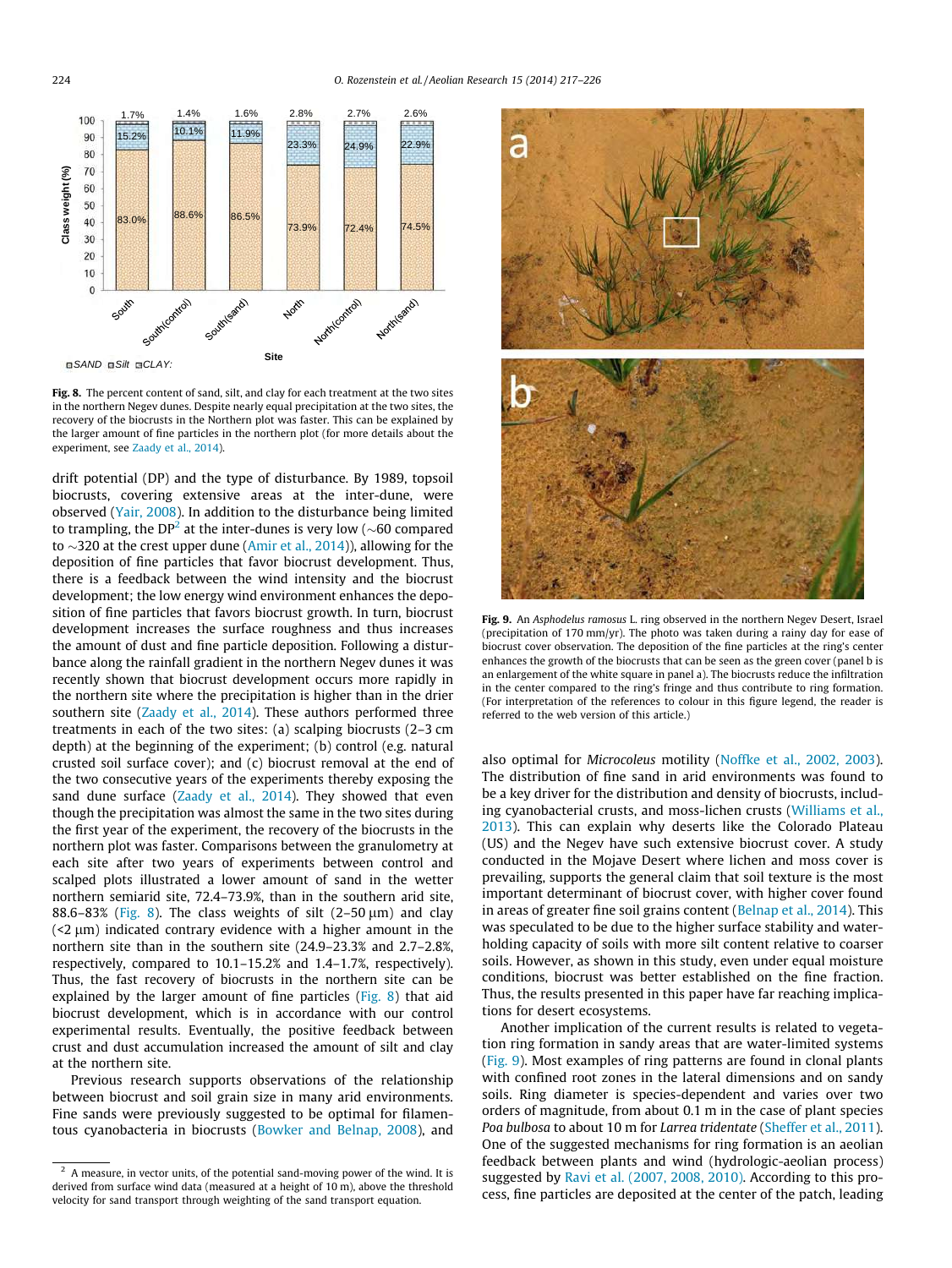<span id="page-8-0"></span>to lower infiltration and lower hydraulic conductivity at the ring's center compared to the edges. The retention of moisture at the surface by the finer soil deposited at the center of the ring enhances the formation of physical crusts and biocrusts, resulting in a central die-back and the development of surface-runoff source-sink relations between the ring's center and its fringes ([Ravi et al., 2008\)](#page-9-0). The final result of this process is the formation of two micro-environments in the patch: the patch center, characterized by low soilwater content, and the patch fringes, characterized by higher soilwater content ([Ravi et al., 2008](#page-9-0)).

The deposition of fine particles by vegetation, changing the soil texture and favoring biocrust growth, was also observed in sand dunes in northern China (Fearnehough et al., 1998). Over time, the vegetation on stabilized dunes changed from shrubs to annual grasses and herb communities, in association with biocrust development. This process was attributed to the ability of the fine textured sand to retain water at the surface (Fearnehough et al., 1998). However, the current results indicate that even without the soil-water feedback, the fine soil texture favors biocrust growth.

## 4. Conclusions

Several measurements were used in a controlled laboratory experiment to assess the effect of the grain-size fraction of substrate on the ability of cyanobacterial biocrust to establish. These measurements included chlorophyll, polysaccharides, and protein contents, as well as the spectral indices BI and NDVI. It was found that biocrust development on fine particles occurred more rapidly and relatively homogeneously across the surface. On coarser fractions, the development was slower and patchier. Spectral reflectance measurements were found to be the most useful technique for studying biocrust development on the soil surface without direct disturbance. In addition, BI enabled early detection of the inceptive cyanobacterial development. These results are important for the understanding of hydrological and aeolian processes that change the soil texture and thus contribute to biocrust development. Furthermore, they can explain different physical and biological phenomena in an aeolian environment.

## Acknowledgments

Offer Rozenstein was supported by the Pratt Foundation.

The authors wish to acknowledge several individuals who assisted this work: Hiam Abu-Glion is thanked for her dedicated work as a lab technician. Erez Schmerler is acknowledged for his assistance with sand preparation. Nitzan Swet is acknowledged for her help with the SEM analyses.

#### References

- [Akuja, T., Godonu, K., Kraaij, T., Mwangi, M., Oguzoglu, I., Zaady, E., 2003. Soil](http://refhub.elsevier.com/S1875-9637(14)00072-X/h0005) [characteristics of crusted outside and subcanopy areas of four dominant shrubs](http://refhub.elsevier.com/S1875-9637(14)00072-X/h0005) [in the Negev Desert. Int. J. Agric. Rural Dev. 3, 162–170](http://refhub.elsevier.com/S1875-9637(14)00072-X/h0005).
- [Amir, R., Kinast, S., Tsoar, H., Yizhaq, H., Zaady, E., Ashkenazy, Y., 2014. The effect of](http://refhub.elsevier.com/S1875-9637(14)00072-X/h0010) [wind and precipitation on vegetation and biogenic crust covers in the Sde-](http://refhub.elsevier.com/S1875-9637(14)00072-X/h0010)[Hallamish sand dunes. J. Geophys. Res.: Earth Surf. 119, 437–450](http://refhub.elsevier.com/S1875-9637(14)00072-X/h0010).
- [Ashkenazy, Y., Yizhaq, H., Tsoar, H., 2012. Sand dune mobility under climate change](http://refhub.elsevier.com/S1875-9637(14)00072-X/h0015) [in the Kalahari and Australian deserts. Clim. Change 112, 901–923](http://refhub.elsevier.com/S1875-9637(14)00072-X/h0015).
- [Belnap, J., 2001. Factors influencing nitrogen fixation and nitrogen release in](http://refhub.elsevier.com/S1875-9637(14)00072-X/h0020) [biological soil crusts. In: Belnap, J., Lange, O.L. \(Eds.\), Biological Soil Crusts:](http://refhub.elsevier.com/S1875-9637(14)00072-X/h0020) [Structure, Function, and Management. Springer-Verlag, Berlin, pp. 241–261.](http://refhub.elsevier.com/S1875-9637(14)00072-X/h0020)
- [Belnap, J., 2002. Nitrogen fixation in biological soil crusts from southeast Utah, USA.](http://refhub.elsevier.com/S1875-9637(14)00072-X/h0025) [Biol. Fertil. Soils 35, 128–135](http://refhub.elsevier.com/S1875-9637(14)00072-X/h0025).
- [Belnap, J., 2006. The potential roles of biological soil crusts in dryland hydrologic](http://refhub.elsevier.com/S1875-9637(14)00072-X/h0030) [cycles. Hydrol. Process. 20, 3159–3178](http://refhub.elsevier.com/S1875-9637(14)00072-X/h0030).
- [Belnap, J., Eldridge, D., 2001. Disturbance and recovery of biological soil crusts. In:](http://refhub.elsevier.com/S1875-9637(14)00072-X/h0035) [Belnap, J., Lange, O.L. \(Eds.\), Biological Soil Crusts: Structure, Function, and](http://refhub.elsevier.com/S1875-9637(14)00072-X/h0035) [Management. Springer-Verlag, Berlin, pp. 363–383.](http://refhub.elsevier.com/S1875-9637(14)00072-X/h0035)
- [Belnap, J., Lange, O.L. \(Eds.\), 2001. Biological Soil Crusts: Structure, Function, and](http://refhub.elsevier.com/S1875-9637(14)00072-X/h0040) Management. Ecological [Studies, 150. Springer-Verlag Berlin Heidelberg, p. 503](http://refhub.elsevier.com/S1875-9637(14)00072-X/h0040).
- [Belnap, J., Miller, D.M., Bedford, D.R., Philljps, S.L., 2014. Pedological and geological](http://refhub.elsevier.com/S1875-9637(14)00072-X/h0045) relationships [with soil lichen and moss distribution in the eastern Mojave](http://refhub.elsevier.com/S1875-9637(14)00072-X/h0045) [Desert, CA, USA. J. Arid Environ. 106, 45–57.](http://refhub.elsevier.com/S1875-9637(14)00072-X/h0045)
- [Boeken, B., Ariza, C., Gutterman, Y., Zaady, E., 2004. Environmental factors affecting](http://refhub.elsevier.com/S1875-9637(14)00072-X/h0050) [dispersal, germination and distribution of Stipa capensis in the Negev Desert,](http://refhub.elsevier.com/S1875-9637(14)00072-X/h0050) [Israel. Ecol. Res. 19, 533–540.](http://refhub.elsevier.com/S1875-9637(14)00072-X/h0050)
- [Bowker, M.A., Belnap, J., 2008. A simple classification of soil types as habitats of](http://refhub.elsevier.com/S1875-9637(14)00072-X/h0055) [biological soil crusts on the Colorado Plateau, USA. J. Veg. Sci. 19, 831–840](http://refhub.elsevier.com/S1875-9637(14)00072-X/h0055).
- [Breckle, S., Yair, A., Veste, M., 2008. Arid dune ecosystems; the Nizzana sands in the](http://refhub.elsevier.com/S1875-9637(14)00072-X/h0060) [Negev Desert. Ecol. Stud. 200, 475.](http://refhub.elsevier.com/S1875-9637(14)00072-X/h0060)
- [Brock, T.D., 1975. Effect of water potential on a](http://refhub.elsevier.com/S1875-9637(14)00072-X/h0065) Microcoleus (Cyanophyceae) from [desert crusts. J. Phycol. 11, 316–320](http://refhub.elsevier.com/S1875-9637(14)00072-X/h0065).
- [Buis, E., Veldkamp, A., Boeken, B., van Breemen, N., 2009. Controls on plant](http://refhub.elsevier.com/S1875-9637(14)00072-X/h0070) [functional surface cover types along a precipitation gradient in the Negev](http://refhub.elsevier.com/S1875-9637(14)00072-X/h0070) [Desert of Israel. J. Arid Environ. 73, 82–90](http://refhub.elsevier.com/S1875-9637(14)00072-X/h0070).
- [Buol, S.W., Southard, R.J., Graham, R.C., McDaniel, P.A., 2011. Soil Genesis and](http://refhub.elsevier.com/S1875-9637(14)00072-X/h0075) [Classification, 6th ed. John Wiley & Sons, Oxford, UK.](http://refhub.elsevier.com/S1875-9637(14)00072-X/h0075)
- [Burgheimer, J., Wilske, B., Maseyk, K., Karnieli, A., Zaady, E., Yakir, D., Kesselmeier, J.,](http://refhub.elsevier.com/S1875-9637(14)00072-X/h0080) [2006a. Ground and space spectral measurements for assessing the semi-arid](http://refhub.elsevier.com/S1875-9637(14)00072-X/h0080) [ecosystem phenology related to CO2 fluxes of biological soil crusts. Remote](http://refhub.elsevier.com/S1875-9637(14)00072-X/h0080) [Sens. Environ. 101, 1–12](http://refhub.elsevier.com/S1875-9637(14)00072-X/h0080).
- [Burgheimer, J., Wilske, B., Maseyk, K., Karnieli, A., Zaady, E., Yakir, D., Kesselmeier, J.,](http://refhub.elsevier.com/S1875-9637(14)00072-X/h0085) [2006b. Relationships between Normalized Difference Vegetation Index \(NDVI\)](http://refhub.elsevier.com/S1875-9637(14)00072-X/h0085) [and carbon fluxes of biologic soil crusts assessed by ground measurements. J.](http://refhub.elsevier.com/S1875-9637(14)00072-X/h0085) [Arid Environ. 64, 651–669.](http://refhub.elsevier.com/S1875-9637(14)00072-X/h0085)
- [Buzer, J.S., Dohmeier, R.A., Du Toit, D.R., 1985. The survival of algae in dry soils](http://refhub.elsevier.com/S1875-9637(14)00072-X/h0090) [exposed to high temperatures for extended time periods. Phycologia 24, 249–](http://refhub.elsevier.com/S1875-9637(14)00072-X/h0090) [251.](http://refhub.elsevier.com/S1875-9637(14)00072-X/h0090)
- [Campbell, S.E., Seeler, J., Golubic, S., 1989. Desert crust formation and soil](http://refhub.elsevier.com/S1875-9637(14)00072-X/h0095) [stabilization. Arid Soil Res. Rehab. 3, 217–228](http://refhub.elsevier.com/S1875-9637(14)00072-X/h0095).
- [Castle, S.C., Morrison, C.D., Barger, N.N., 2011. Extraction of chlorophyll a from](http://refhub.elsevier.com/S1875-9637(14)00072-X/h0100) [biological soil crusts: a comparison of solvents for spectrophotometric](http://refhub.elsevier.com/S1875-9637(14)00072-X/h0100) [determination. Soil Biol. Biochem. 43, 853–856.](http://refhub.elsevier.com/S1875-9637(14)00072-X/h0100)
- [Danin, A., 1996. Plants of Desert Dunes. Springer-Verlag](http://refhub.elsevier.com/S1875-9637(14)00072-X/h0105).
- [Danin, A., Ganor, E., 1991. Trapping of airborne dust by mosses in the Negev Desert,](http://refhub.elsevier.com/S1875-9637(14)00072-X/h0110) [Israel. Earth Surf. Process. Land. 16, 153–162](http://refhub.elsevier.com/S1875-9637(14)00072-X/h0110).
- [Dische, Z., 1955. New color reactions for determination of sugars in polysaccharides.](http://refhub.elsevier.com/S1875-9637(14)00072-X/h0115) [Methods Biochem. Anal. 2, 313–358](http://refhub.elsevier.com/S1875-9637(14)00072-X/h0115).
- [Eldridge, D.J., Greene, R.S.B., 1994. Microbiotic soil crusts: a review of their roles in](http://refhub.elsevier.com/S1875-9637(14)00072-X/h0120) [soil and ecological processes in the rangelands of Australia. Aust. J. Soil Res. 32,](http://refhub.elsevier.com/S1875-9637(14)00072-X/h0120) [389–415](http://refhub.elsevier.com/S1875-9637(14)00072-X/h0120).
- [Eldridge, D.J., Leys, J.F., 2003. Exploring some relationships between biological](http://refhub.elsevier.com/S1875-9637(14)00072-X/h0125) [soil crusts, soil aggregation and wind erosion. J. Arid Environ. 53,](http://refhub.elsevier.com/S1875-9637(14)00072-X/h0125) [457–466](http://refhub.elsevier.com/S1875-9637(14)00072-X/h0125).
- [Eldridge, D., Zaady, E., Shachak, M., 2002. Microphytic crusts, shrub patches and](http://refhub.elsevier.com/S1875-9637(14)00072-X/h0130) [water harvesting in the Negev Desert: the](http://refhub.elsevier.com/S1875-9637(14)00072-X/h0130) Shikim system. Landscape Ecol. 17, [587–597](http://refhub.elsevier.com/S1875-9637(14)00072-X/h0130).
- [Escadafal, R., Bacha, S., 1996. Strategy for the dynamic study of desertification. Proc.](http://refhub.elsevier.com/S1875-9637(14)00072-X/h0135) [ISSS Int. Symp. Ouagadougou, 19–34](http://refhub.elsevier.com/S1875-9637(14)00072-X/h0135).
- [Fearnehough, W., Fullen, M.A., Mitchell, D.J., Trueman, I.C., Zhang, J., 1998. Aeolian](http://refhub.elsevier.com/S1875-9637(14)00072-X/h0140) [deposition and its effect on soil and vegetation changes on stabilised desert](http://refhub.elsevier.com/S1875-9637(14)00072-X/h0140) [dunes in northern China. Geomorphology 23, 171–182](http://refhub.elsevier.com/S1875-9637(14)00072-X/h0140).
- [Felde, V., Peth, S., Uteau-Puschmann, D., Drahorad, S., Felix-Henningsen, P., 2014.](http://refhub.elsevier.com/S1875-9637(14)00072-X/h0145) [Soil microstructure as an under-explored feature of biological soil crust](http://refhub.elsevier.com/S1875-9637(14)00072-X/h0145) [hydrological properties: case study from the NW Negev Desert. Biodivers.](http://refhub.elsevier.com/S1875-9637(14)00072-X/h0145) [Conserv. 23, 1687–1708.](http://refhub.elsevier.com/S1875-9637(14)00072-X/h0145)
- [Glenn, E., Squires, V., Olsen, M., Frye, R., 1993. Potential for carbon sequestration in](http://refhub.elsevier.com/S1875-9637(14)00072-X/h0150) [the drylands. Water Air Soil Pollut. 70, 341–355.](http://refhub.elsevier.com/S1875-9637(14)00072-X/h0150)
- Hatchell, D., 1999. Technical Guide. Analytical Spectral Devices, Inc. (ASD), Boulder, Colorado, USA.
- [Hu, C.X., Liu, Y.D., Song, L.R., Zhang, D.K., 2002. Effect of desert soil algae on the](http://refhub.elsevier.com/S1875-9637(14)00072-X/h0160) stabilization [of fine sands. J. Appl. Phycol. 14, 281–292](http://refhub.elsevier.com/S1875-9637(14)00072-X/h0160).
- [Hubbard, C.R., Snyder, R.L., 1988. RIR-measurement and use in quantitative XRD.](http://refhub.elsevier.com/S1875-9637(14)00072-X/h0165) [Powder Diffraction 3, 74–77](http://refhub.elsevier.com/S1875-9637(14)00072-X/h0165).
- [Johansen, J.R., 1993. Cryptogamic crusts of semiarid and arid lands of North](http://refhub.elsevier.com/S1875-9637(14)00072-X/h0170) [America. J. Phycol. 29, 140–147.](http://refhub.elsevier.com/S1875-9637(14)00072-X/h0170)
- [Karnieli, A., Shachak, M., Tsoar, H., Zaady, E., Kaufman, Y., Danin, A., Porter, W., 1996.](http://refhub.elsevier.com/S1875-9637(14)00072-X/h0175) [The effect of microphytes on the spectral reflectance of vegetation in semiarid](http://refhub.elsevier.com/S1875-9637(14)00072-X/h0175) [regions. Remote Sens. Environ. 57, 88–96](http://refhub.elsevier.com/S1875-9637(14)00072-X/h0175).
- [Karnieli, A., Gabai, A., Ichoku, C., Zaady, E., Shachak, M., 2002. Temporal dynamics of](http://refhub.elsevier.com/S1875-9637(14)00072-X/h0180) [soil and vegetation spectral responses in a semi-arid environment. Int. J.](http://refhub.elsevier.com/S1875-9637(14)00072-X/h0180) [Remote Sens. 23, 4073–4087.](http://refhub.elsevier.com/S1875-9637(14)00072-X/h0180)
- [Kidron, G.J., 2014. The negative effect of biocrusts upon annual-plant growth on](http://refhub.elsevier.com/S1875-9637(14)00072-X/h0185) [sand dunes during extreme droughts. J. Hydrol. 508, 128–136.](http://refhub.elsevier.com/S1875-9637(14)00072-X/h0185)
- [Lal, R., 2004. Carbon sequestration in dryland ecosystems. Environ. Manag. 33, 528–](http://refhub.elsevier.com/S1875-9637(14)00072-X/h0190) [544.](http://refhub.elsevier.com/S1875-9637(14)00072-X/h0190)
- [Lan, S., Zhang, Q., Wu, L., Liu, Y., Zhang, D., Hu, C., 2014. Artificially accelerating the](http://refhub.elsevier.com/S1875-9637(14)00072-X/h0195) [reversal of desertification: cyanobacterial inoculation facilitates the succession](http://refhub.elsevier.com/S1875-9637(14)00072-X/h0195) [of vegetation communities. Environ. Sci. Technol. 48, 307–315](http://refhub.elsevier.com/S1875-9637(14)00072-X/h0195).
- [Levy, Y., Steinberger, Y., 1986. Adaptation of desert soil microalgae to varying light](http://refhub.elsevier.com/S1875-9637(14)00072-X/h0200) [intensities. Comp. Phys. Ecol. 11, 90–94](http://refhub.elsevier.com/S1875-9637(14)00072-X/h0200).
- [Lowry, O.H., Rosebrough, N.J., Farr, A.L., Randall, R.J., 1951. Protein measurement](http://refhub.elsevier.com/S1875-9637(14)00072-X/h0205) [with the Folin phenol reagent. J. Biol. Chem. 193, 265–275.](http://refhub.elsevier.com/S1875-9637(14)00072-X/h0205)